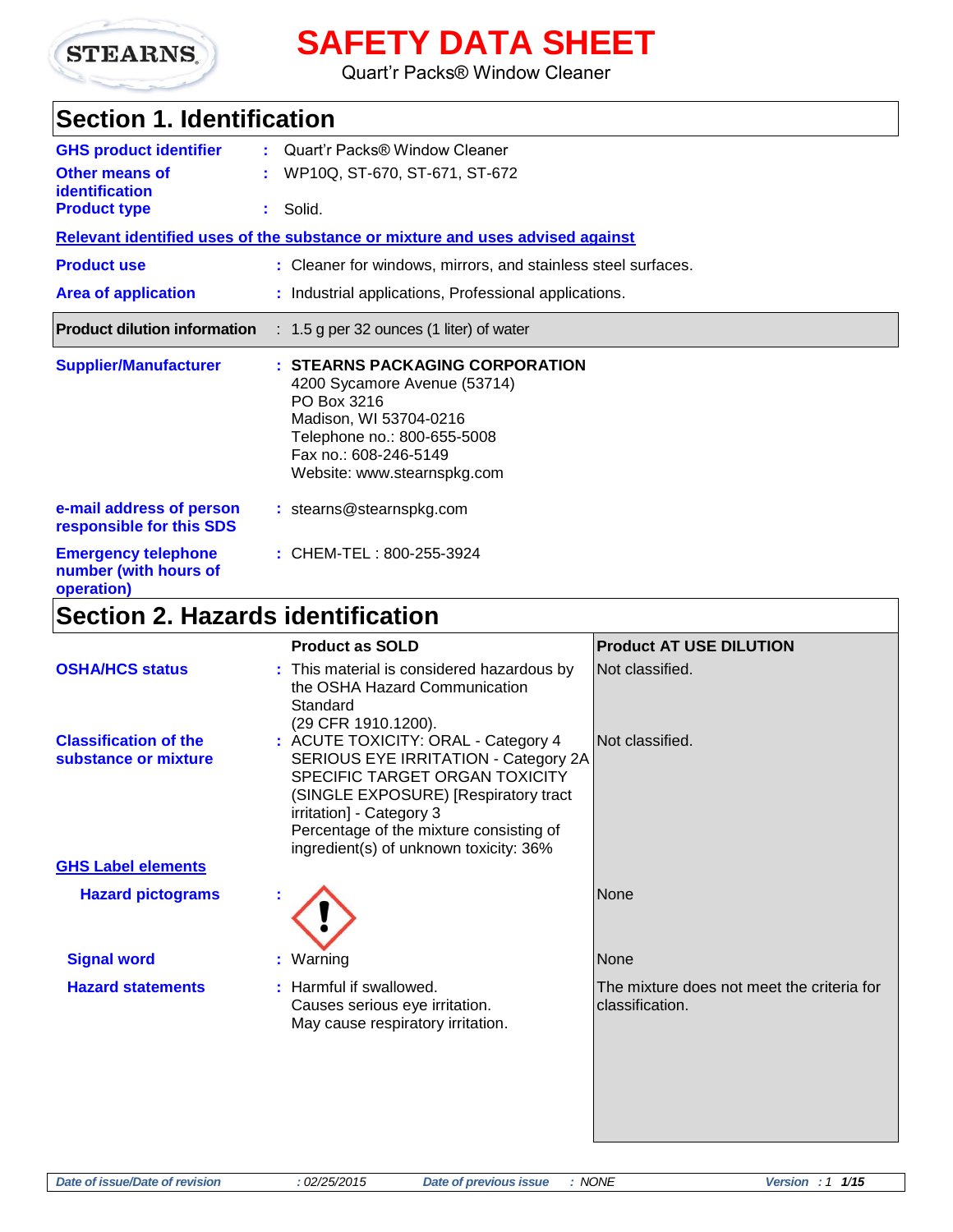## **Section 2. Hazards identification**

| <b>Precautionary statements</b>            |                                                                                                                                                                                                                                                                                                                                                                                                                                                                                                                                                                               |                                                           |
|--------------------------------------------|-------------------------------------------------------------------------------------------------------------------------------------------------------------------------------------------------------------------------------------------------------------------------------------------------------------------------------------------------------------------------------------------------------------------------------------------------------------------------------------------------------------------------------------------------------------------------------|-----------------------------------------------------------|
| <b>General</b>                             | : Keep out of the reach of children.                                                                                                                                                                                                                                                                                                                                                                                                                                                                                                                                          | Keep out of the reach of children.                        |
| <b>Prevention</b>                          | : Wear protective gloves. Wear eye or face<br>protection. Use only outdoors or in a well<br>ventilated area. Avoid breathing dust. Do<br>not eat, drink or smoke when using this<br>product. Wash hands thoroughly after<br>handling.                                                                                                                                                                                                                                                                                                                                         | Observe good industrial hygiene practices.                |
| <b>Response</b>                            | : IF INHALED: Remove victim to fresh air<br>and keep at rest in a position comfortable<br>for breathing. Call a POISON CENTER or<br>physician if you feel unwell.<br>IF SWALLOWED: Call a POISON CENTER<br>or physician if you feel unwell. Rinse<br>mouth.<br>IF ON SKIN: Wash with plenty of water. If<br>skin irritation occurs and persists: Get<br>medical attention.<br>IF IN EYES: Rinse cautiously with water for<br>several minutes. Remove contact lenses, if<br>present and easy to do. Continue rinsing. If<br>eye irritation persists: Get medical<br>attention. |                                                           |
| <b>Storage</b>                             | : Store locked up.                                                                                                                                                                                                                                                                                                                                                                                                                                                                                                                                                            | No storage precautions necessary.                         |
| <b>Disposal</b>                            | : Dispose of waste and residues in<br>accordance with local authority<br>requirements.                                                                                                                                                                                                                                                                                                                                                                                                                                                                                        | Dispose of solution down the drain to<br>municipal sewer. |
| <b>Hazards not otherwise</b><br>classified | : None known.                                                                                                                                                                                                                                                                                                                                                                                                                                                                                                                                                                 | None known.                                               |

#### **Section 3. Composition/information on ingredients**

| <b>Substance/mixture</b> | : Mixture                       |
|--------------------------|---------------------------------|
| <b>Other means of</b>    | : WP10Q, ST-670, ST-671, ST-672 |
| <i>identification</i>    |                                 |

#### **CAS number/other identifiers**

| <b>CAS number</b>                     | : Not applicable.       |               |                   |
|---------------------------------------|-------------------------|---------------|-------------------|
| <b>Product code</b>                   | : Not available.        |               |                   |
| <b>Ingredient name</b>                | <b>Other names</b>      | $\frac{9}{6}$ | <b>CAS number</b> |
| sodium dodecylbenzenesulfonate sodium | dodecylbenzenesulfonate | 40-50%        | 25155-30-0        |
| citric acid                           | citric acid             | 10-20%        | 77-92-9           |
| sodium carbonate                      | sodium carbonate        | 5-10%         | 497-19-8          |
| sodium hydrogencarbonate              | sodium bicarbonate      | 5-10%         | 144-55-8          |
| Sodium gluconate                      | Sodium gluconate        | <2%           | 527-07-1          |

Any concentration shown as a range is to protect confidentiality or is due to batch variation.

**There are no additional ingredients present which, within the current knowledge of the supplier and in the concentrations applicable, are classified as hazardous to health and hence require reporting in this section.**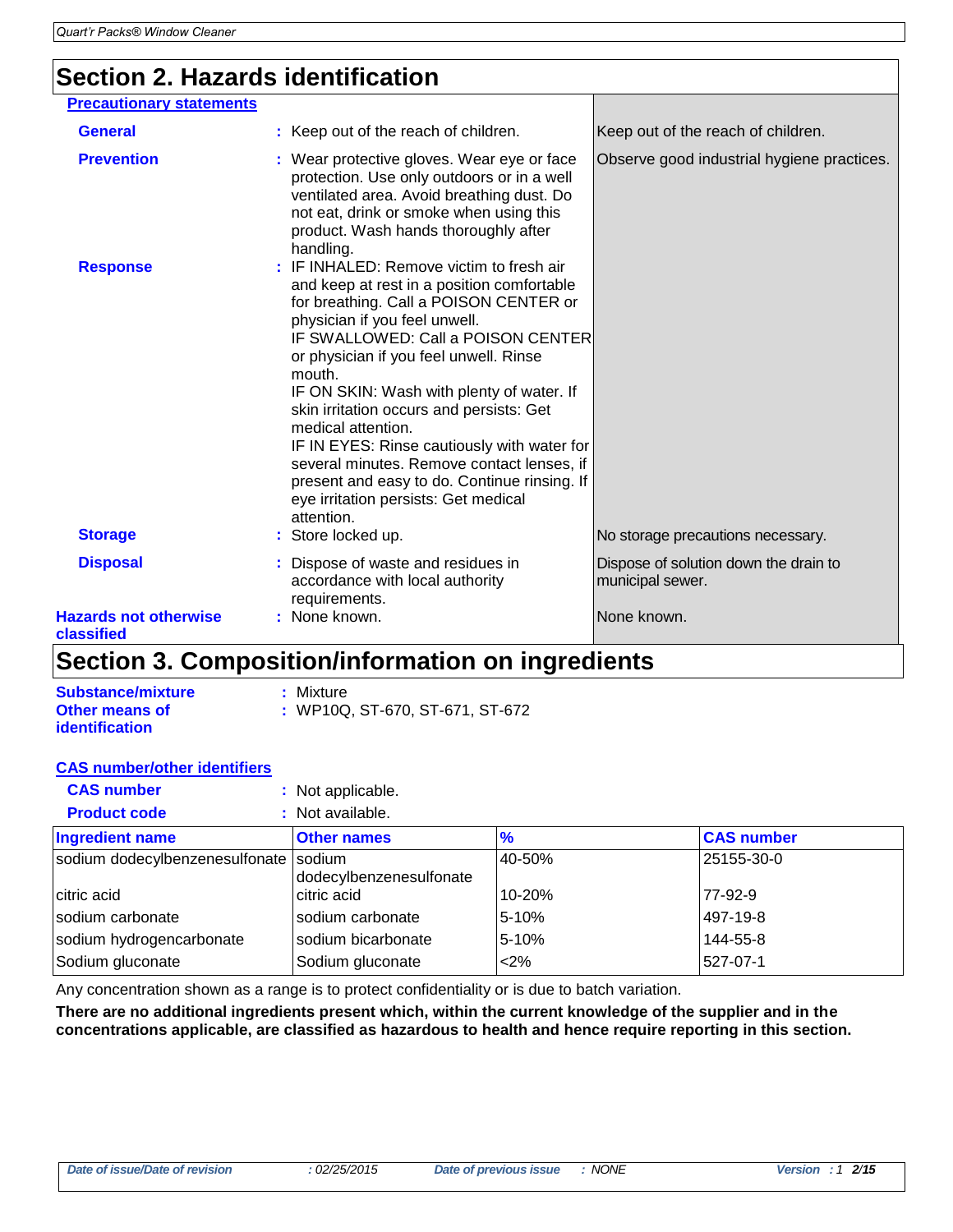### **Section 4. First aid measures**

#### **Description of necessary first aid measures**

|                                                                                             | <b>Product as SOLD</b>                                                                                                                                                                                                                                                                                                                                                                                                                                                                                                                                                                                                                                                                                                                                                                                                                                   | <b>Product AT USE DILUTION</b>                                                                                              |
|---------------------------------------------------------------------------------------------|----------------------------------------------------------------------------------------------------------------------------------------------------------------------------------------------------------------------------------------------------------------------------------------------------------------------------------------------------------------------------------------------------------------------------------------------------------------------------------------------------------------------------------------------------------------------------------------------------------------------------------------------------------------------------------------------------------------------------------------------------------------------------------------------------------------------------------------------------------|-----------------------------------------------------------------------------------------------------------------------------|
| <b>Eye contact</b>                                                                          | Immediately flush eyes with plenty of<br>water, occasionally lifting the upper and<br>lower eyelids. Check for and remove any<br>contact lenses. Continue to rinse for at<br>least 10 minutes. Get medical attention.                                                                                                                                                                                                                                                                                                                                                                                                                                                                                                                                                                                                                                    | No known effect after eye contact. Rinse<br>with water for a few minutes. If irritation<br>persists, get medical attention. |
| <b>Inhalation</b>                                                                           | : Remove victim to fresh air and keep at rest No special measures required. Treat<br>in a position comfortable for breathing. If it<br>is suspected that fumes are still present,<br>the rescuer should wear an appropriate<br>mask or self-contained breathing<br>apparatus. If not breathing, if breathing is<br>irregular or if respiratory arrest occurs,<br>provide artificial respiration or oxygen by<br>trained personnel. It may be dangerous to<br>the person providing aid to give mouth-to-<br>mouth resuscitation. Get medical attention.<br>If necessary, call a poison center or<br>physician. If unconscious, place in recovery<br>position and get medical attention<br>immediately. Maintain an open airway.<br>Loosen tight clothing such as a collar, tie,<br>belt or waistband.                                                     | symptomatically.                                                                                                            |
| <b>Skin contact</b>                                                                         | : Wash with plenty of water. If skin irritation<br>occurs and persists, get medical attention                                                                                                                                                                                                                                                                                                                                                                                                                                                                                                                                                                                                                                                                                                                                                            | No known effect after skin contact.                                                                                         |
| <b>Ingestion</b>                                                                            | : Wash out mouth with water. Remove<br>dentures if any. Remove victim to fresh air<br>and keep at rest in a position comfortable<br>for breathing. If material has been<br>swallowed and the exposed person is<br>conscious, give small quantities of water to<br>drink. Stop if the exposed person feels sick<br>as vomiting may be dangerous. Do not<br>induce vomiting unless directed to do so by<br>medical personnel. If vomiting occurs, the<br>head should be kept low so that vomit does<br>not enter the lungs. Get medical attention.<br>If necessary, call a poison center or<br>physician. Never give anything by mouth to<br>an unconscious person. If unconscious,<br>place in recovery position and get medical<br>attention immediately. Maintain an open<br>airway. Loosen tight clothing such as a<br>collar, tie, belt or waistband. | Get medical attention if symptoms occur.                                                                                    |
| Most important symptoms/effects, acute and delayed<br><b>Potential acute health effects</b> |                                                                                                                                                                                                                                                                                                                                                                                                                                                                                                                                                                                                                                                                                                                                                                                                                                                          |                                                                                                                             |
| <b>Eye contact</b><br><b>Inhalation</b><br><b>Skin contact</b><br><b>Ingestion</b>          | : Causes serious eye irritation.<br>May cause respiratory irritation.<br>No known effects.<br>Harmful if swallowed. Irritating to mouth,<br>throat and stomach.                                                                                                                                                                                                                                                                                                                                                                                                                                                                                                                                                                                                                                                                                          | No known effects.                                                                                                           |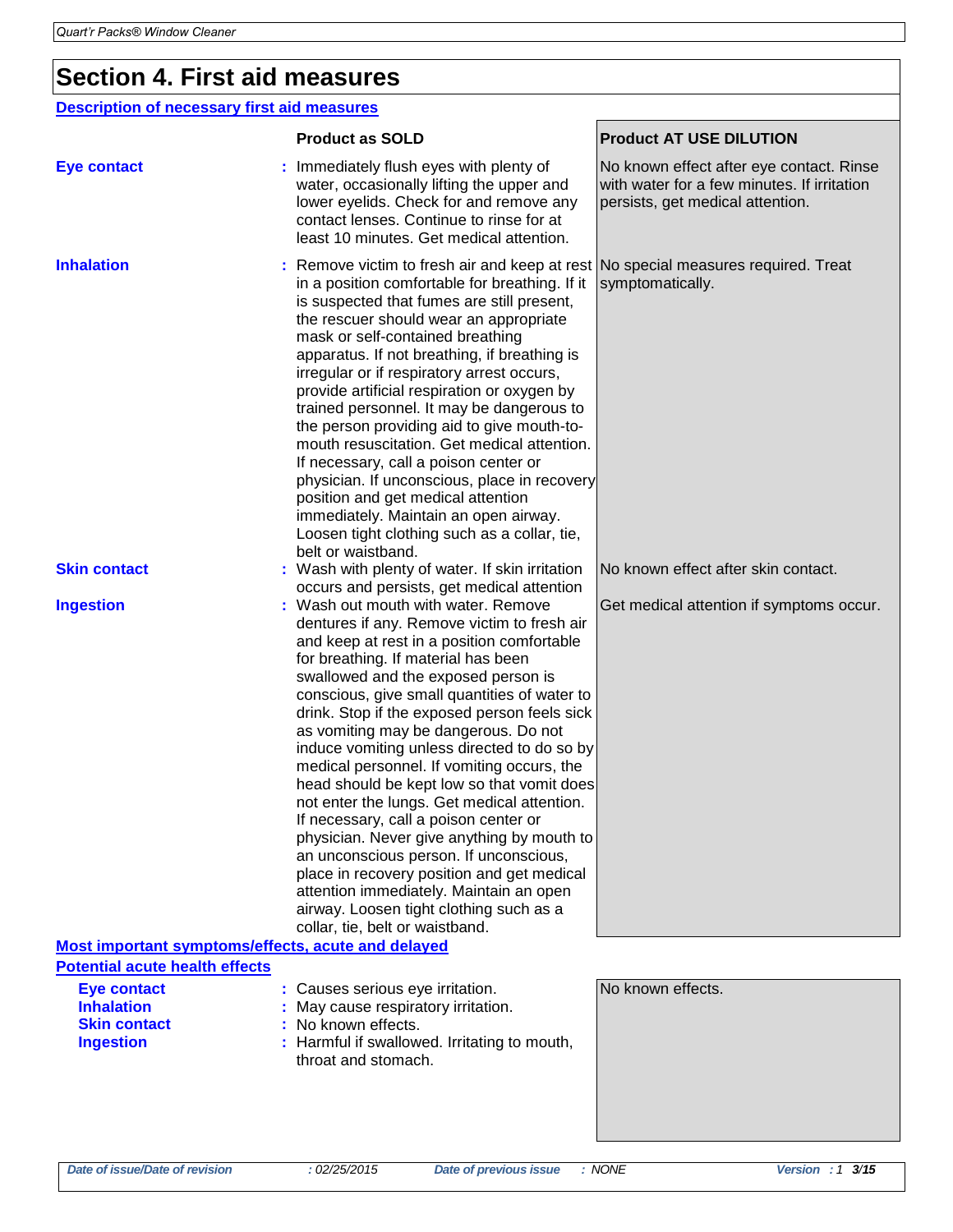#### **Section 4. First aid measures**

#### **Over-exposure signs/symptoms**

| <b>Eye contact</b>                                      | <b>Product as SOLD</b><br>: Adverse symptoms may include the<br>following:<br>pain or irritation<br>watering                                                                                                                                                                                                                         | <b>Product AT USE DILUTION</b><br>No known adverse effects. |
|---------------------------------------------------------|--------------------------------------------------------------------------------------------------------------------------------------------------------------------------------------------------------------------------------------------------------------------------------------------------------------------------------------|-------------------------------------------------------------|
| <b>Inhalation</b>                                       | redness<br>: Adverse symptoms may include the<br>following:<br>respiratory tract irritation<br>coughing                                                                                                                                                                                                                              |                                                             |
| <b>Skin contact</b>                                     | : Adverse symptoms may include the<br>following:<br>irritation<br>redness                                                                                                                                                                                                                                                            |                                                             |
| <b>Ingestion</b>                                        | : No specific data.                                                                                                                                                                                                                                                                                                                  |                                                             |
|                                                         | Indication of immediate medical attention and special treatment needed, if necessary                                                                                                                                                                                                                                                 |                                                             |
| <b>Notes to physician</b><br><b>Specific treatments</b> | : Treat symptomatically. Contact poison<br>treatment specialist immediately if large<br>quantities have been ingested or inhaled.<br>: No specific treatment.                                                                                                                                                                        | Treat symptomatically. No special<br>measures required.     |
| <b>Protection of first-aiders</b>                       | : No action shall be taken involving any<br>personal risk or without suitable training. If<br>it is suspected that fumes are still present,<br>the rescuer should wear an appropriate<br>mask or self-contained breathing<br>apparatus. It may be dangerous to the<br>person providing aid to give mouth-to-<br>mouth resuscitation. |                                                             |
| See toxicological information (Section 11)              |                                                                                                                                                                                                                                                                                                                                      |                                                             |

## **Section 5. Fire-fighting measures**

| Unsuitable extinguishing<br>media                                       | <b>Suitable extinguishing media</b> : Use an extinguishing agent suitable for the surrounding fire.<br>: Do not use water jet.                                                                      |
|-------------------------------------------------------------------------|-----------------------------------------------------------------------------------------------------------------------------------------------------------------------------------------------------|
| the chemical                                                            | Specific hazards arising from: Fire water contaminated with this material must be contained and prevented from being<br>discharged to any waterway, sewer or drain.                                 |
| <b>Hazardous thermal</b><br>decomposition products                      | : Decomposition products may include the following materials:<br>carbon dioxide<br>carbon monoxide<br>sulfur oxides<br>metal oxide/oxides                                                           |
| <b>Special protective actions</b><br>for fire-fighters                  | : Promptly isolate the scene by removing all persons from the vicinity of the incident if<br>there is a fire. No action shall be taken involving any personal risk or without suitable<br>training. |
| <b>Special protective equipment</b><br>and precautions for firefighters | : Self-contained breathing apparatus and full protective clothing must be worn in case of<br>fire.                                                                                                  |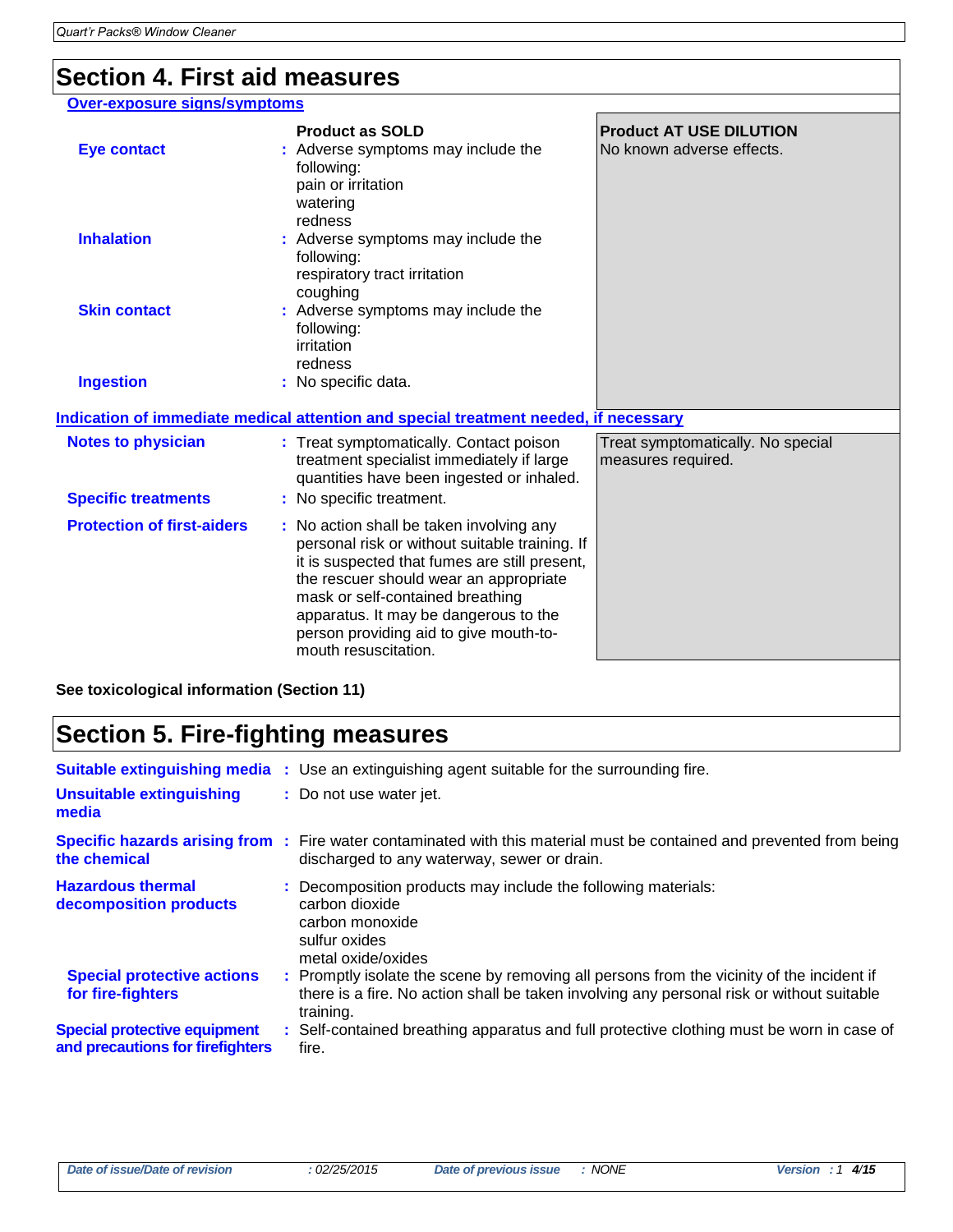#### **Section 6. Accidental release measures**

#### **Personal precautions, protective equipment and emergency procedures**

| For non-emergency<br>personnel                        | <b>Product as SOLD</b><br>No action shall be taken involving any<br>personal risk or without suitable training.<br>Evacuate surrounding areas. Keep<br>unnecessary and unprotected personnel<br>from entering. Do not touch or walk through waterways.<br>spilled material. Provide adequate<br>ventilation.<br>Wear appropriate respirator when<br>ventilation is inadequate. Put on<br>appropriate personal protective equipment. | <b>Product AT USE DILUTION</b><br>Use personal protective equipment as<br>required.<br>Avoid contact of large amounts of spilled<br>material and run off with soil and surface<br>Use a water rinse for final clean-up. |  |  |
|-------------------------------------------------------|-------------------------------------------------------------------------------------------------------------------------------------------------------------------------------------------------------------------------------------------------------------------------------------------------------------------------------------------------------------------------------------------------------------------------------------|-------------------------------------------------------------------------------------------------------------------------------------------------------------------------------------------------------------------------|--|--|
| For emergency responders :                            | If specialized clothing is required to deal<br>with the spillage, take note of any<br>information in Section 8 on suitable and<br>unsuitable materials. See also the<br>information in "For nonemergency<br>personnel".                                                                                                                                                                                                             | Discharge collected material per<br>Section 13 of the SDS.                                                                                                                                                              |  |  |
| <b>Environmental precautions</b>                      | : Avoid dispersal of spilled material and<br>runoff and contact with soil, waterways,<br>drains and sewers. Inform the relevant<br>authorities if the product has caused<br>environmental pollution (sewers,<br>waterways, soil or air). Water polluting<br>material. May be harmful to the<br>environment if released in large quantities.                                                                                         | Avoid discharge into storm water drains,<br>water courses, or onto the ground.                                                                                                                                          |  |  |
| Methods and materials for containment and cleaning up |                                                                                                                                                                                                                                                                                                                                                                                                                                     |                                                                                                                                                                                                                         |  |  |
| <b>Small spill</b>                                    | <b>Product as SOLD</b><br>Move containers from spill area. Avoid dust<br>generation. Using a vacuum with HEPA<br>filter will reduce dust dispersal. Place<br>spilled material in a designated, labeled                                                                                                                                                                                                                              | <b>Product AT USE DILUTION</b><br>Small Spills: Wipe up with absorbent<br>material.                                                                                                                                     |  |  |

waste container. Dispose of via a licensed

release from upwind. Prevent entry into sewers, water courses, basements or confined areas. Avoid dust generation. Do

emergency contact information and Section

not dry sweep. Vacuum dust with equipment fitted with a HEPA filter and place in a closed, labeled waste container. Dispose of via a licensed waste disposal contractor. Note: see Section 1 for

waste disposal contractor.

13 for waste disposal.

**Large spill Example 20 Figure 1 Server :** Move containers from spill area. Approach

Large Spills: Flush area with water. Prevent entry into waterways.

Discharge collected material per Section 13 of the SDS.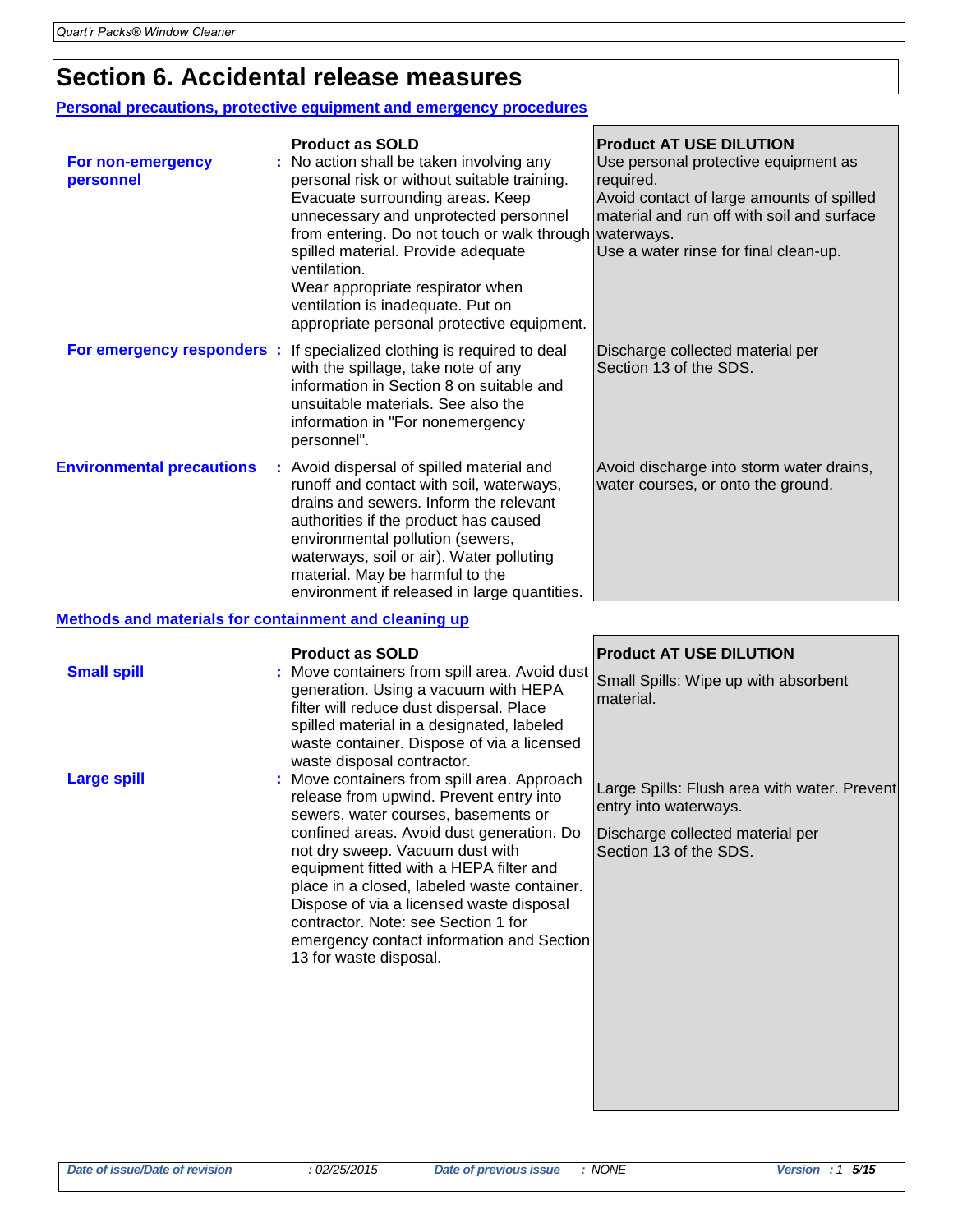### **Section 7. Handling and storage**

#### **Precautions for safe handling**

|                                                                                  | <b>Product as SOLD</b>                                                                                                                                                                                                                                                                                                                                                                                                                                                                                                                                                       | <b>Product AT USE DILUTION</b>        |
|----------------------------------------------------------------------------------|------------------------------------------------------------------------------------------------------------------------------------------------------------------------------------------------------------------------------------------------------------------------------------------------------------------------------------------------------------------------------------------------------------------------------------------------------------------------------------------------------------------------------------------------------------------------------|---------------------------------------|
| <b>Protective measures</b>                                                       | Put on appropriate personal protective<br>equipment (see Section 8). Do not ingest.<br>Avoid contact with eyes, skin and clothing.<br>Avoid release to the environment. Use only<br>with adequate ventilation. Wear appropriate<br>respirator when ventilation is inadequate.<br>Keep in the original container or an<br>approved alternative made from a<br>compatible material, kept tightly closed<br>when not in use. Empty containers retain<br>product residue and can be hazardous. Do<br>not reuse container. Do not mix with other<br>chemicals or cleaning agents. | Wash hands thoroughly after handling. |
| <b>Advice on general</b><br>occupational hygiene                                 | Eating, drinking and smoking should be<br>prohibited in areas where this material is<br>handled, stored and processed. Workers<br>should wash hands and face before eating,<br>drinking and smoking. Remove<br>contaminated clothing and protective<br>equipment before entering eating areas.<br>See also Section 8 for additional<br>information on hygiene measures.                                                                                                                                                                                                      | Keep out of reach of children.        |
| <b>Conditions for safe</b><br>storage, including any<br><b>incompatibilities</b> | Store in accordance with local regulations.<br>Store in original container protected from<br>direct sunlight in a dry, cool and well-<br>ventilated area, away from incompatible<br>materials (see Section 10) and food and<br>drink. Store locked up. Keep container<br>tightly closed and sealed until ready for<br>use. Containers that have been opened<br>must be carefully resealed and kept upright<br>to prevent leakage. Do not store in<br>unlabeled containers.<br>Use appropriate containment to avoid<br>environmental contamination. Keep from<br>freezing.    |                                       |

## **Section 8. Exposure controls/personal protection**

#### **Control parameters**

|                                                   | <b>Product as SOLD</b>                                                                                                                                                                                                                                                                           | <b>Product AT USE DILUTION</b> |
|---------------------------------------------------|--------------------------------------------------------------------------------------------------------------------------------------------------------------------------------------------------------------------------------------------------------------------------------------------------|--------------------------------|
| <b>Occupational exposure</b><br><b>limits</b>     | : No exposure limits noted for ingredient(s).                                                                                                                                                                                                                                                    | Not applicable.                |
| <b>Appropriate engineering</b><br><b>controls</b> | : Use only with adequate ventilation. If user<br>operations generate dust, fumes, gas,<br>vapor or mist, use process enclosures,<br>local exhaust ventilation or other<br>engineering controls to keep worker<br>exposure to airborne contaminants below<br>any recommended or statutory limits. | None required.                 |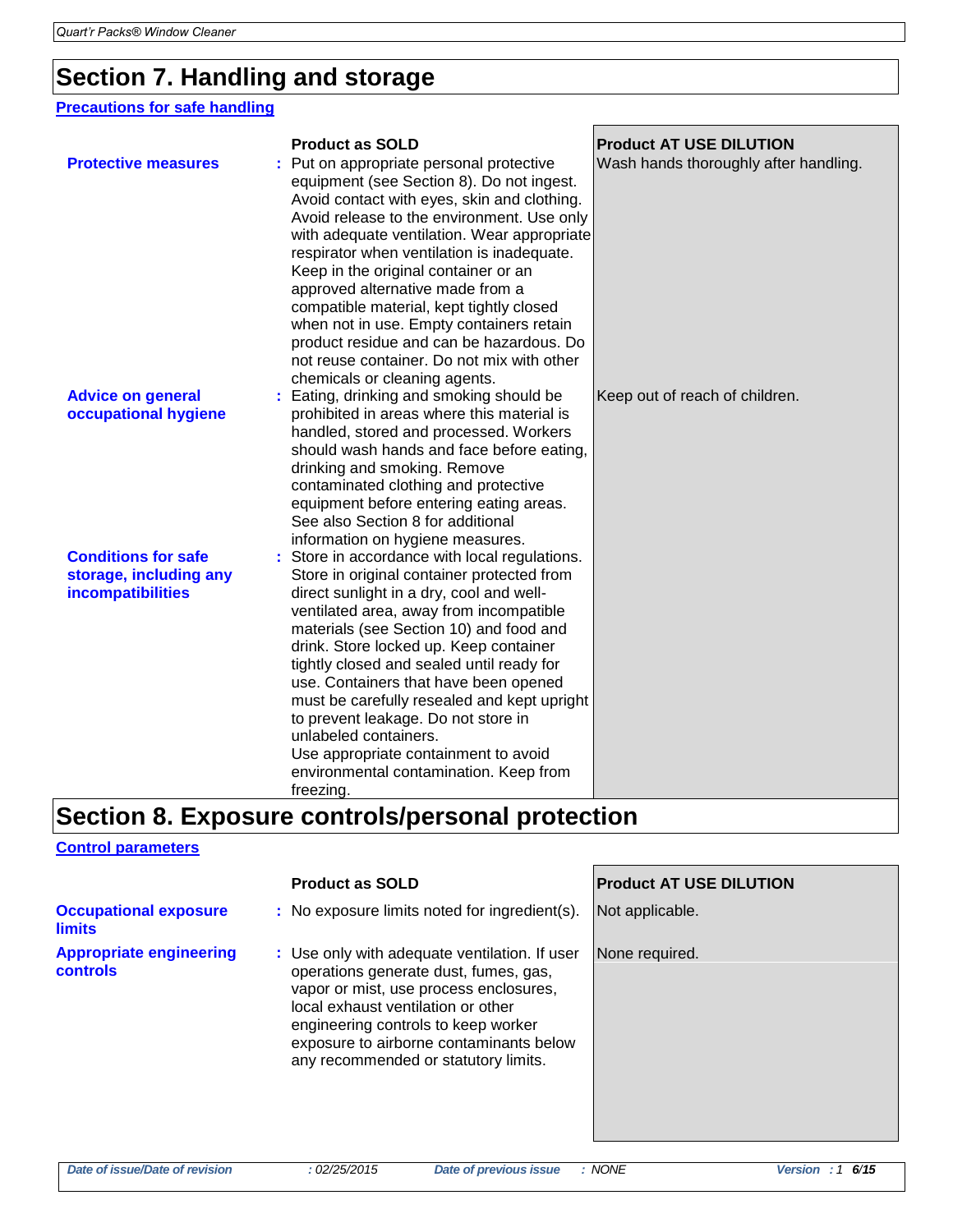## **Section 8. Exposure controls/personal protection**

| <b>Environmental exposure</b><br>controls | <b>Product as SOLD</b><br>Emissions from ventilation or work process<br>equipment should be checked to ensure<br>they comply with the requirements of<br>environmental protection legislation. In<br>some cases, fume scrubbers, filters or<br>engineering modifications to the process<br>equipment will be necessary to reduce<br>emissions to acceptable levels.                                                                                                                                                                                                                                                                                                                               | <b>Product AT USE DILUTION</b>                                |
|-------------------------------------------|---------------------------------------------------------------------------------------------------------------------------------------------------------------------------------------------------------------------------------------------------------------------------------------------------------------------------------------------------------------------------------------------------------------------------------------------------------------------------------------------------------------------------------------------------------------------------------------------------------------------------------------------------------------------------------------------------|---------------------------------------------------------------|
|                                           | Individual protection measures, such as personal protective equipment<br><b>Product as SOLD</b>                                                                                                                                                                                                                                                                                                                                                                                                                                                                                                                                                                                                   | <b>Product AT USE DILUTION</b>                                |
| <b>Hygiene measures</b>                   | : Wash hands, forearms and face thoroughly<br>after handling chemical products, before<br>eating, smoking and using the lavatory and<br>at the end of the working period.<br>Appropriate techniques should be used to<br>remove potentially contaminated clothing.<br>Wash contaminated clothing before<br>reusing. Ensure that eyewash stations and<br>safety showers are close to the workstation<br>location.                                                                                                                                                                                                                                                                                  |                                                               |
| <b>Eye/face protection</b>                | Safety eyewear complying with an<br>approved standard should be used when a<br>risk assessment indicates this is necessary<br>to avoid exposure to liquid splashes, mists,<br>gases or dusts. If contact is possible, the<br>following protection should be worn, unless<br>the assessment indicates a higher degree<br>of protection: safety glasses with side<br>shields.                                                                                                                                                                                                                                                                                                                       | No protective equipment is needed under<br>normal conditions. |
| <b>Skin protection</b>                    |                                                                                                                                                                                                                                                                                                                                                                                                                                                                                                                                                                                                                                                                                                   |                                                               |
| <b>Hand protection</b>                    | : Chemical-resistant, impervious gloves<br>complying with an approved standard<br>should be worn at all times when handling<br>chemical products if a risk assessment<br>indicates this is necessary. Considering the<br>parameters specified by the glove<br>manufacturer, check during use that the<br>gloves are still retaining their protective<br>properties. It should be noted that the time<br>to breakthrough for any glove material may<br>be different for different glove<br>manufacturers. In the case of mixtures,<br>consisting of several substances, the<br>protection time of the gloves cannot be<br>accurately estimated.<br>Recommended: Neoprene gloves. Rubber<br>gloves. | No protective equipment is needed under<br>normal conditions. |
| <b>Body protection</b>                    | : Personal protective equipment for the body<br>should be selected based on the task being<br>performed and the risks involved and<br>should be approved by a specialist before<br>handling this product.                                                                                                                                                                                                                                                                                                                                                                                                                                                                                         |                                                               |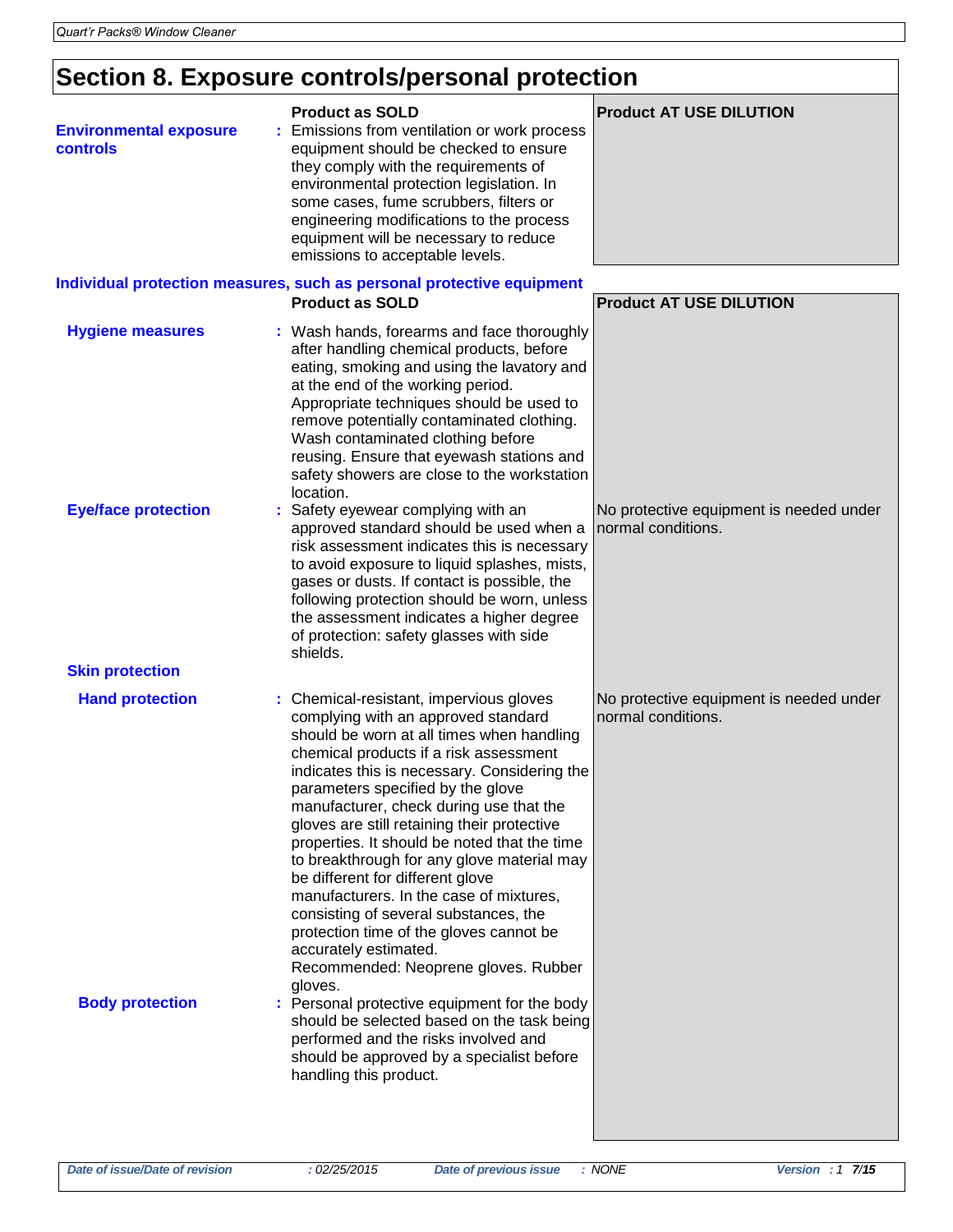### **Section 8. Exposure controls/personal protection**

| <b>Other skin protection</b>  | <b>Product as SOLD</b><br>: Appropriate footwear and any additional<br>skin protection measures should be<br>selected based on the task being<br>performed and the risks involved and<br>should be approved by a specialist before<br>handling this product.                                                                     | <b>Product AT USE DILUTION</b><br>No protective equipment is needed under<br>normal conditions. |
|-------------------------------|----------------------------------------------------------------------------------------------------------------------------------------------------------------------------------------------------------------------------------------------------------------------------------------------------------------------------------|-------------------------------------------------------------------------------------------------|
| <b>Respiratory protection</b> | : Use a properly fitted, particulate filter<br>respirator complying with an approved<br>standard if a risk assessment indicates this<br>is necessary. Respirator selection must be<br>based on known or anticipated exposure<br>levels, the hazards of the product and the<br>safe working limits of the selected<br>respirator. | No protective equipment is needed under<br>normal conditions.                                   |

## **Section 9. Physical and chemical properties**

#### **Appearance**

|                                                                                | <b>Product as SOLD</b>                                                    | <b>Product AT USE DILUTION</b> |
|--------------------------------------------------------------------------------|---------------------------------------------------------------------------|--------------------------------|
| <b>Physical state</b>                                                          | : Solid. [Granular solid.]                                                | Liquid                         |
| <b>Color</b>                                                                   | $:$ Blue.                                                                 | Light blue.                    |
| <b>Odor</b>                                                                    | : None.                                                                   | Odorless. (No fragrance added) |
| <b>Odor threshold</b>                                                          | : Not available.                                                          | Not available.                 |
| pН                                                                             | : Not applicable.                                                         | 7.5 to 8.5                     |
| <b>Melting point</b>                                                           | : Not available.                                                          | Not available.                 |
| <b>Boiling point</b>                                                           | : Not applicable.                                                         | 212 °F (100 °C)                |
| <b>Flash point</b>                                                             | : >93.333°C (>200°F)                                                      | >93.333°C (>200°F)             |
| <b>Evaporation rate</b>                                                        | : Not applicable.                                                         | Not available.                 |
| <b>Flammability (solid, gas)</b>                                               | : Not applicable.                                                         | Not applicable.                |
| <b>Lower and upper explosive</b><br>(flammable) limits                         | : Not available.                                                          | Not available.                 |
| <b>Vapor pressure</b>                                                          | : Not available.                                                          | $<$ 0.013 kPa $(<$ 0.1 mm Hg)  |
| <b>Vapor density</b>                                                           | : Not available.                                                          | Not available.                 |
| <b>Relative density</b>                                                        | : 56.9 lbs/ft <sup>3</sup> [Bulk density]                                 | 1.00                           |
| <b>Solubility</b>                                                              | : Easily soluble in the following materials:<br>cold water and hot water. | Complete                       |
| <b>Solubility in water</b><br><b>Partition coefficient:</b><br>n-octanol/water | : Not available.<br>: Not available.                                      |                                |
| <b>Auto-ignition temperature</b>                                               | : Not available.                                                          | Not available.                 |
| <b>Decomposition temperature : Not available.</b>                              |                                                                           | Not available.                 |
| <b>SADT</b>                                                                    | : <100 mPa $\cdot$ s (<100 cP)                                            | <100 mPa-s (<100 cP)           |
| <b>Viscosity</b>                                                               | Not available.                                                            |                                |
| <b>SADT</b>                                                                    | : Not available.                                                          |                                |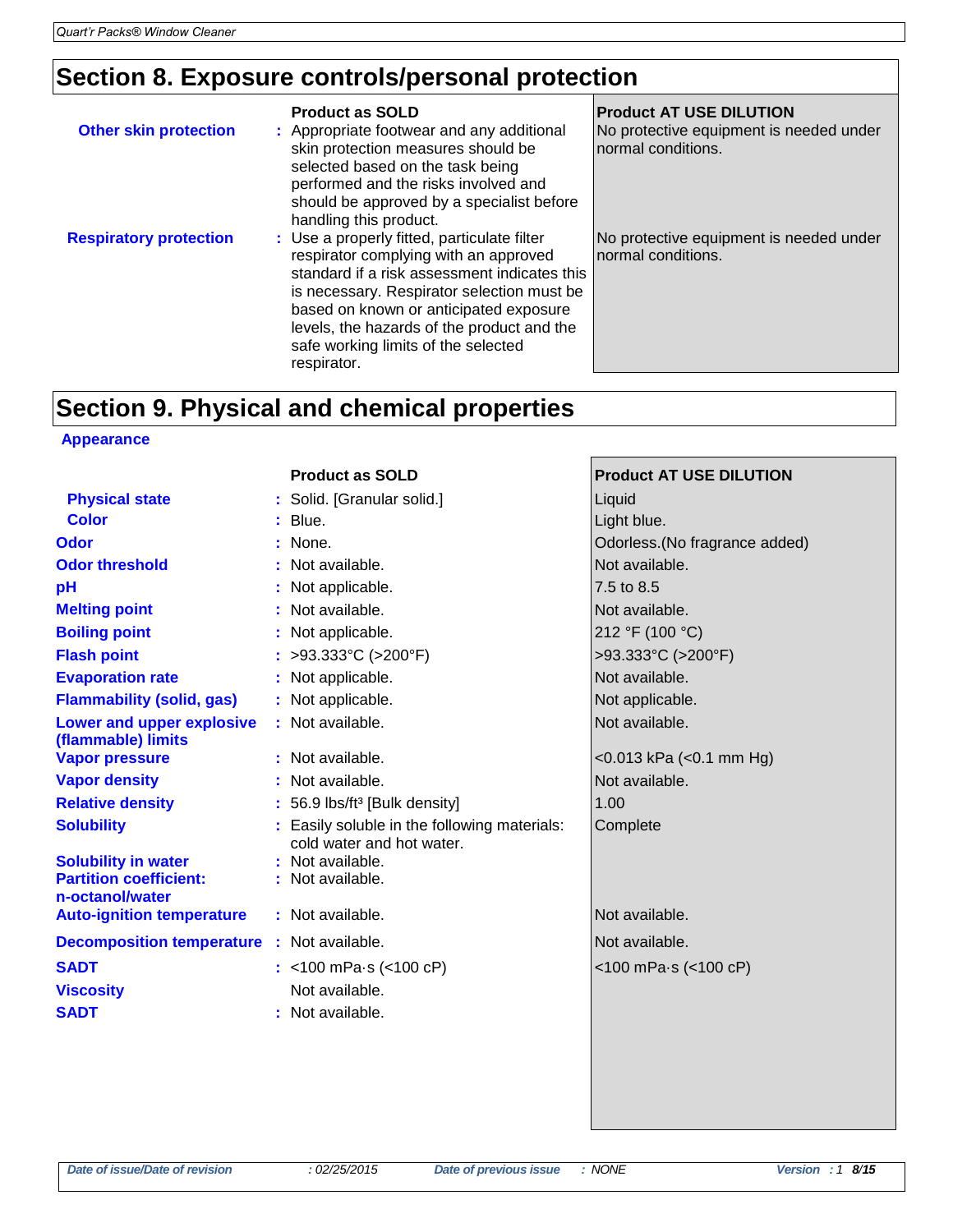### **Section 10. Stability and reactivity**

| <b>Product as SOLD</b> |  |  |  |
|------------------------|--|--|--|
|------------------------|--|--|--|

| <b>Reactivity</b>                            | : No specific test data related to reactivity available for this product or its ingredients.              |
|----------------------------------------------|-----------------------------------------------------------------------------------------------------------|
| <b>Chemical stability</b>                    | : The product is stable.                                                                                  |
| <b>Possibility of hazardous</b><br>reactions | : Under normal conditions of storage and use, hazardous reactions will not occur.                         |
|                                              | Under normal conditions of storage and use, hazardous polymerization will not occur.                      |
| <b>Conditions to avoid</b>                   | : Keep from freezing. Keep away from extreme heat.                                                        |
| <b>Incompatible materials</b>                | : No specific data.                                                                                       |
| <b>Hazardous decomposition</b><br>products   | : Under normal conditions of storage and use, hazardous decomposition products should<br>not be produced. |

### **Section 11. Toxicological information**

#### **Information on toxicological effects**

| : Calculated Oral LD50 926 mg/kg<br><b>Acute toxicity</b> |               |                |                     |                 |  |
|-----------------------------------------------------------|---------------|----------------|---------------------|-----------------|--|
| <b>Product/ingredient name</b>                            | <b>Result</b> | <b>Species</b> | <b>Dose</b>         | <b>Exposure</b> |  |
| Sodium<br>dodecylbenzenesulfonate                         | LD50 Oral     | Rat            | $438 \text{ mg/kg}$ |                 |  |
| citric acid                                               | LD50 Oral     | Rat            | $3$ g/kg            |                 |  |
| sodium carbonate                                          | LD50 Oral     | Rat            | 4090 mg/kg          |                 |  |
| sodium hydrogencarbonate                                  | LD50 Oral     | Rat            | 4220 mg/kg          |                 |  |

#### **Irritation/Corrosion**

| <b>Product/ingredient name</b>    | <b>Result</b>            | <b>Species</b> | <b>Score</b> | <b>Exposure</b>                           | <b>Observation</b> |
|-----------------------------------|--------------------------|----------------|--------------|-------------------------------------------|--------------------|
| Sodium<br>dodecylbenzenesulfonate | Eyes - Severe irritant   | Rabbit         |              | 24 hours 250<br>Micrograms                |                    |
|                                   | Eyes - Severe irritant   | Rabbit         |              | 1 Percent                                 |                    |
|                                   | Skin - Moderate irritant | Rabbit         |              | 24 hours 20<br>milligrams                 |                    |
| citric acid                       | Eyes - Severe irritant   | Rabbit         |              | 24 hours 750<br>Micrograms                |                    |
|                                   | Skin - Mild irritant     | Rabbit         |              | 24 hours 500<br>milligrams                | $\blacksquare$     |
|                                   | Skin - Moderate irritant | Rabbit         |              | 0.5 Milliliters                           |                    |
| sodium carbonate                  | Eyes - Moderate irritant | Rabbit         |              | 24 hours 100<br>milligrams                |                    |
|                                   | Eyes - Severe irritant   | Rabbit         |              | 50 milligrams                             |                    |
|                                   | Skin - Mild irritant     | Rabbit         |              | 24 hours 500<br>milligrams                |                    |
| sodium hydrogencarbonate          | Eyes - Mild irritant     | Rabbit         |              | 0.5 minutes<br>100 milligrams             |                    |
|                                   | Skin - Mild irritant     | Human          | ٠            | 72 hours 30<br>milligrams<br>Intermittent |                    |

#### **Sensitization :** Not available. **Mutagenicity :** Not available. **Carcinogenicity :** Not available. **Reproductive toxicity** : Not available. **Teratogenicity :** Not available.

| Not available. |
|----------------|
| Not available. |
| Not available. |
| Not available. |
| Not available. |

*Date of issue/Date of revision : 02/25/2015 Date of previous issue : NONE Version : 1 9/15*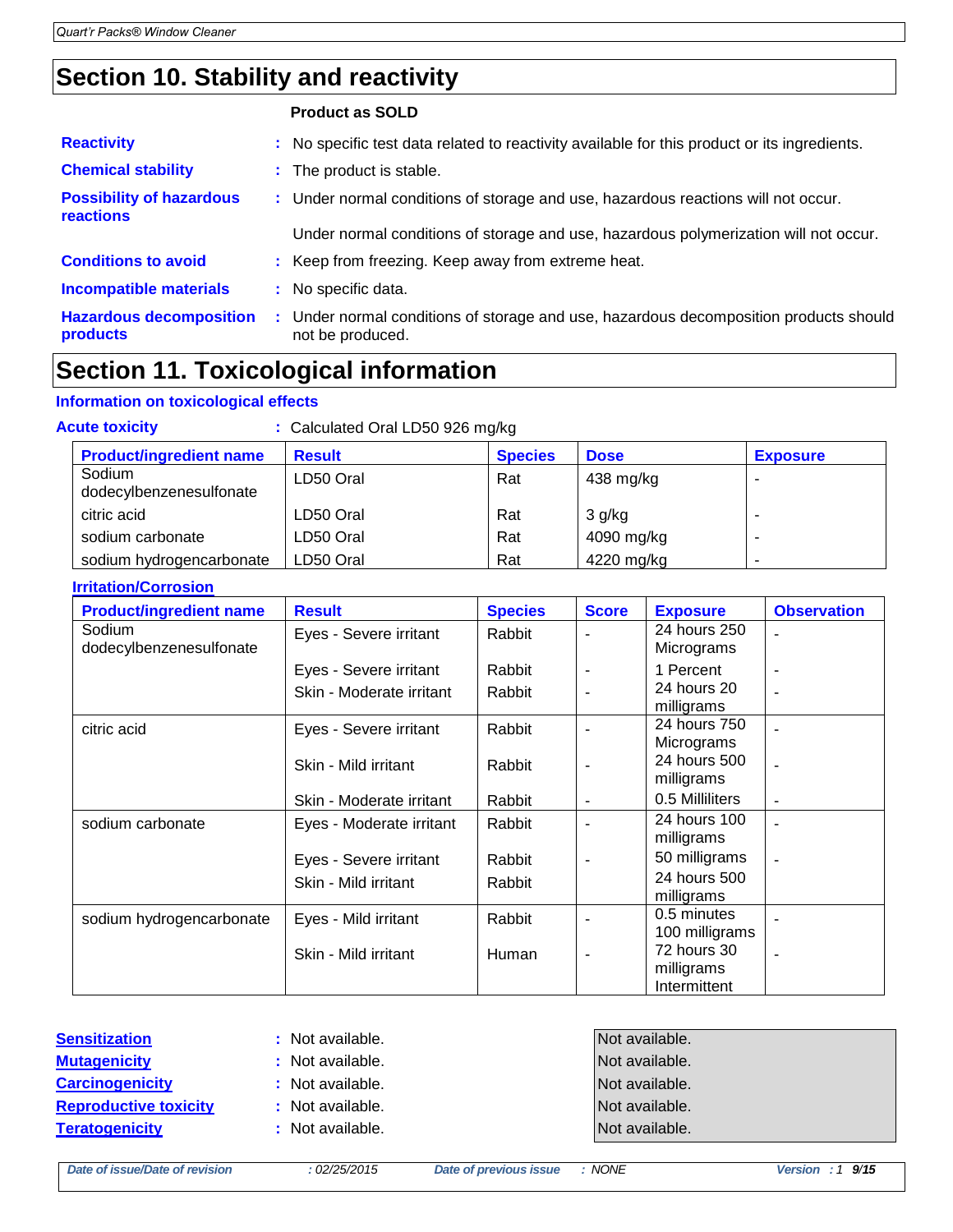# **Section 11. Toxicological information**

**Specific target organ toxicity (single exposure)**

|                                | <b>Specific target organ toxicity (single exposure)</b>                                  |  |                                                                   |                                              |                                                      |                              |                                          |
|--------------------------------|------------------------------------------------------------------------------------------|--|-------------------------------------------------------------------|----------------------------------------------|------------------------------------------------------|------------------------------|------------------------------------------|
|                                | <b>Name</b>                                                                              |  |                                                                   | <b>Category</b>                              |                                                      | <b>Route of</b><br>exposure  | <b>Target organs</b>                     |
| Sodium dodecylbenzenesulfonate |                                                                                          |  | Category 3                                                        |                                              | Not applicable.                                      | Respiratory tract irritation |                                          |
|                                | citric acid                                                                              |  |                                                                   | Category 3                                   |                                                      | Not applicable.              | Respiratory tract irritation             |
|                                |                                                                                          |  | <b>Product as SOLD</b>                                            |                                              |                                                      |                              | <b>Product AT USE DILUTION</b>           |
|                                | <b>Specific target organ toxicity:</b> Not available.                                    |  |                                                                   |                                              |                                                      | Not available.               |                                          |
|                                | (repeated exposure)<br><b>Aspiration hazard</b>                                          |  | : Not available.                                                  |                                              |                                                      |                              | No known significant effects or critical |
|                                |                                                                                          |  |                                                                   |                                              |                                                      | hazards.                     |                                          |
|                                | <b>Information on the likely</b><br>routes of exposure                                   |  | : Routes of entry anticipated:<br>Oral, Dermal, Inhalation.       |                                              |                                                      | Not available.               |                                          |
|                                | <b>Potential acute health effects</b>                                                    |  |                                                                   |                                              |                                                      |                              |                                          |
|                                | <b>Eye contact</b>                                                                       |  | : Causes serious eye irritation.                                  |                                              |                                                      | Not available.               |                                          |
|                                | <b>Inhalation</b>                                                                        |  | : May cause respiratory irritation.                               |                                              |                                                      | Not available.               |                                          |
|                                | <b>Skin contact</b>                                                                      |  | : Causes skin irritation.                                         |                                              |                                                      | Not available.               |                                          |
|                                | <b>Ingestion</b>                                                                         |  | throat and stomach.                                               | : Harmful if swallowed. Irritating to mouth, |                                                      | Not available.               |                                          |
|                                | Symptoms related to the physical, chemical and toxicological characteristics             |  |                                                                   |                                              |                                                      |                              |                                          |
|                                | <b>Eye contact</b>                                                                       |  | following:<br>irritation                                          | : Adverse symptoms may include the           |                                                      | hazards.                     | No known significant effects or critical |
|                                | <b>Inhalation</b>                                                                        |  | watering<br>redness<br>following:<br>respiratory tract irritation | : Adverse symptoms may include the           | Not available.                                       |                              |                                          |
|                                | <b>Skin contact</b>                                                                      |  | coughing<br>following:<br>irritation<br>redness                   | : Adverse symptoms may include the           | No known significant effects or critical<br>hazards. |                              |                                          |
|                                | <b>Ingestion</b>                                                                         |  | : No specific data.                                               |                                              |                                                      | hazards.                     | No known significant effects or critical |
|                                | Delayed and immediate effects and also chronic effects from short and long term exposure |  |                                                                   |                                              |                                                      |                              |                                          |
|                                | <b>Short term exposure</b>                                                               |  |                                                                   |                                              |                                                      |                              |                                          |
|                                | <b>Potential immediate</b><br>effects                                                    |  | : Not available.                                                  |                                              |                                                      | Not available.               |                                          |
|                                | <b>Potential delayed effects : Not available.</b>                                        |  |                                                                   | Not available.                               |                                                      |                              |                                          |
|                                | <b>Long term exposure</b>                                                                |  |                                                                   |                                              |                                                      |                              |                                          |
|                                | <b>Potential immediate</b><br>effects                                                    |  | : Not available.                                                  |                                              |                                                      | Not available.               |                                          |
|                                | <b>Potential delayed effects</b>                                                         |  | : Not available.                                                  |                                              |                                                      | Not available.               |                                          |
|                                | <b>Potential chronic health effects</b>                                                  |  |                                                                   |                                              |                                                      |                              |                                          |
|                                | <b>General</b>                                                                           |  | hazards.                                                          | : No known significant effects or critical   |                                                      | hazards.                     | No known significant effects or critical |
|                                | Date of issue/Date of revision                                                           |  | : 02/25/2015                                                      | <b>Date of previous issue</b>                |                                                      | : NONE                       | Version : 1 10/15                        |
|                                |                                                                                          |  |                                                                   |                                              |                                                      |                              |                                          |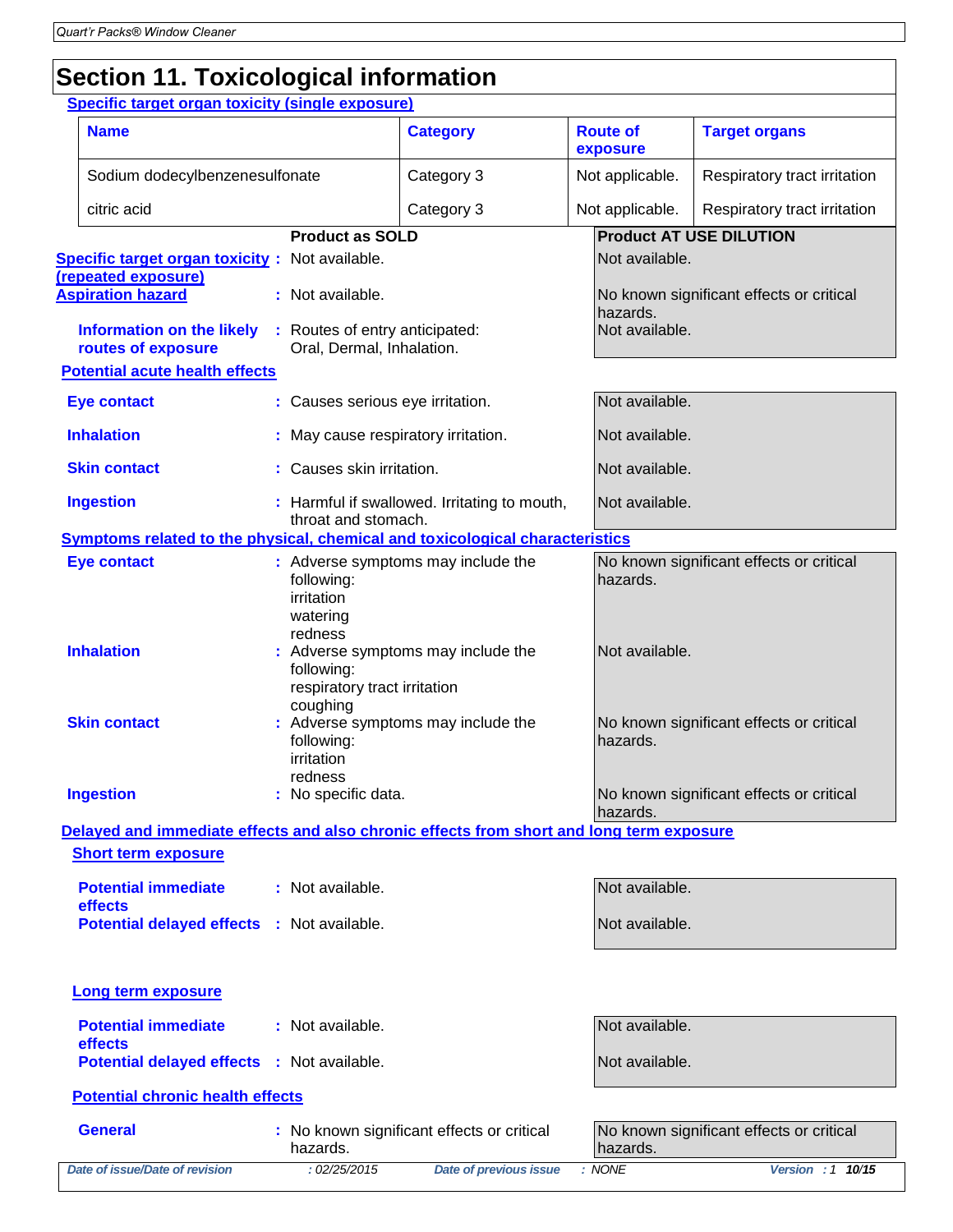### **Section 11. Toxicological information**

|                                       | <b>Product as SOLD</b>                                 | <b>Product AT USE DILUTION</b>                       |
|---------------------------------------|--------------------------------------------------------|------------------------------------------------------|
| <b>Carcinogenicity</b>                | : No known significant effects or critical<br>hazards. | No known significant effects or critical<br>hazards. |
| <b>Mutagenicity</b>                   | : No known significant effects or critical<br>hazards. | No known significant effects or critical<br>hazards. |
| <b>Teratogenicity</b>                 | : No known significant effects or critical<br>hazards. | No known significant effects or critical<br>hazards. |
| <b>Developmental effects</b>          | : No known significant effects or critical<br>hazards. | No known significant effects or critical<br>hazards. |
| <b>Fertility effects</b>              | : No known significant effects or critical<br>hazards. | No known significant effects or critical<br>hazards. |
| <b>Numerical measures of toxicity</b> |                                                        |                                                      |

**Acute toxicity estimates**

| <b>Route</b> | <b>ATE value</b> | <b>Product AT USE DILUTION</b> |
|--------------|------------------|--------------------------------|
| <b>Oral</b>  | 926 mg/kg        | Non-toxic at use dilution.     |

#### **Section 12. Ecological information**

| <b>Toxicity</b>                   |                                                              |                                                                          |                 |
|-----------------------------------|--------------------------------------------------------------|--------------------------------------------------------------------------|-----------------|
| <b>Product/ingredient name</b>    | <b>Result</b>                                                | <b>Species</b>                                                           | <b>Exposure</b> |
| sodium<br>dodecylbenzenesulfonate | Acute EC50 29000 µg/l Fresh water                            | Algae - Chlorella pyrenoidosa -<br>Exponential growth phase              | 96 hours        |
|                                   | Acute EC50 7.81 mg/l Fresh water                             | Crustaceans - Ceriodaphnia<br>dubia - Neonate                            | 48 hours        |
|                                   | Acute EC50 5.88 ppm Fresh water                              | Daphnia - Daphnia magna                                                  | 48 hours        |
|                                   | Acute IC50 112.4 mg/l                                        | Algae - Pseudokirchneriella<br>subcapitata - Exponential growth<br>phase | 72 hours        |
| citric acid                       | Acute LC50 160000 µg/l Marine water                          | Crustaceans - Carcinus maenas -<br>Adult                                 | 48 hours        |
| sodium carbonate                  | Acute EC50 242000 µg/l Fresh water                           | Algae - Navicula seminulum                                               | 96 hours        |
|                                   | Acute LC50 176000 µg/l Fresh water                           | Crustaceans - Amphipoda                                                  | 48 hours        |
|                                   | Acute LC50 265000 µg/l Fresh water                           | Daphnia - Daphnia magna                                                  | 48 hours        |
|                                   | Acute LC50 300000 µg/l Fresh water                           | Fish - Lepomis macrochirus                                               | 96 hours        |
| sodium hydrogencarbonate          | Acute EC50 650000 µg/l Fresh water                           | Algae - Navicula seminulum                                               | 96 hours        |
|                                   | Acute LC50 767.87 mg/l Marine water                          | Crustaceans - Americamysis<br>bahia                                      | 48 hours        |
|                                   | Acute LC50 7550 ppm Fresh water                              | Fish - Gambusia affinis - Adult                                          | 96 hours        |
|                                   | Chronic NOEC 576 mg/l Fresh water                            | Daphnia - Daphnia magna -<br>Neonate                                     | 3 weeks         |
| <b>Persistence and</b>            | : No data is available on the degradability of this product. |                                                                          |                 |

**degradability**

**Bioaccumulative potential :** No data available.

| <b>Product/ingredient name</b>    | <b>LogP</b> <sub>ow</sub> | <b>BCF</b> | <b>Potential</b> |
|-----------------------------------|---------------------------|------------|------------------|
| sodium<br>dodecylbenzenesulfonate | 1.96                      |            | low              |
| citric acid<br>.                  | $-1.8$                    | -          | low              |

#### **Mobility in soil**

**Soil/water partition coefficient (Koc) Other adverse effects** : No known significant effects or critical hazards.

**:** Not available.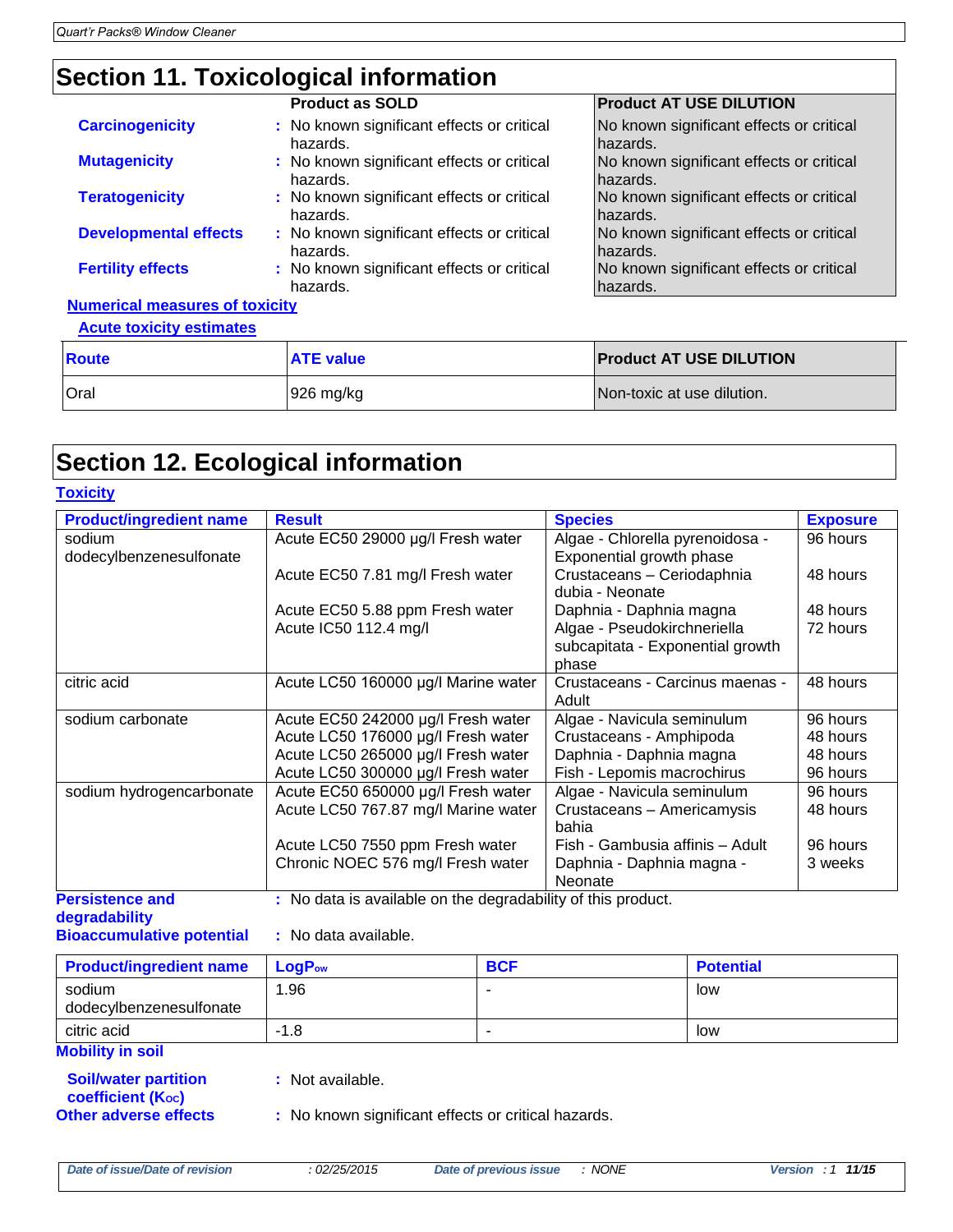## **Section 13. Disposal considerations**

|                                          | <b>Product as SOLD</b>                                                                                                                                                                                                                                                                                                                                                                                                                                                                                                                                                                                                                                                                                                                                                                                                                                                                                                                                                                                                                                                                                        | <b>Product AT USE DILUTION</b>                                                           |
|------------------------------------------|---------------------------------------------------------------------------------------------------------------------------------------------------------------------------------------------------------------------------------------------------------------------------------------------------------------------------------------------------------------------------------------------------------------------------------------------------------------------------------------------------------------------------------------------------------------------------------------------------------------------------------------------------------------------------------------------------------------------------------------------------------------------------------------------------------------------------------------------------------------------------------------------------------------------------------------------------------------------------------------------------------------------------------------------------------------------------------------------------------------|------------------------------------------------------------------------------------------|
| <b>Disposal methods</b>                  | : The generation of waste should be avoided Diluted product can be flushed to sanitary<br>or minimized wherever possible. Disposal<br>of this product, solutions and any by-<br>products should at all times comply with the<br>requirements of environmental protection<br>and waste disposal legislation and any<br>regional local authority requirements.<br>Dispose of surplus and non-recyclable<br>products via a licensed waste disposal<br>contractor. Waste should not be disposed<br>of untreated to the sewer unless fully<br>compliant with the requirements of all<br>authorities with jurisdiction. Waste<br>packaging should be recycled. Incineration<br>or landfill should only be considered when<br>recycling is not feasible. This material and<br>its container must be disposed of in a safe<br>way. Care should be taken when handling<br>emptied containers that have not been<br>cleaned or rinsed out. Empty containers or<br>liners may retain some product residues.<br>Avoid dispersal of spilled material and<br>runoff and contact with soil, waterways,<br>drains and sewers. | sewer. Discard empty container in trash or<br>offer for recycling where facilities exist |
| <b>Section 14. Transport information</b> |                                                                                                                                                                                                                                                                                                                                                                                                                                                                                                                                                                                                                                                                                                                                                                                                                                                                                                                                                                                                                                                                                                               |                                                                                          |
|                                          |                                                                                                                                                                                                                                                                                                                                                                                                                                                                                                                                                                                                                                                                                                                                                                                                                                                                                                                                                                                                                                                                                                               |                                                                                          |

#### **Product as SOLD**

|                                                                                                                                                                                                                                                 | <b>DOT Classification</b>                                                       | <b>IMDG</b>              | <b>IATA</b>    |  |  |  |  |
|-------------------------------------------------------------------------------------------------------------------------------------------------------------------------------------------------------------------------------------------------|---------------------------------------------------------------------------------|--------------------------|----------------|--|--|--|--|
| <b>UN number</b>                                                                                                                                                                                                                                | Not regulated.                                                                  | Not regulated.           | Not regulated. |  |  |  |  |
| <b>UN proper</b><br>shipping name                                                                                                                                                                                                               | Cleaning Compounds, NOI,<br>powder                                              | ۰                        |                |  |  |  |  |
| <b>Transport</b><br>hazard class(es)                                                                                                                                                                                                            |                                                                                 |                          |                |  |  |  |  |
| <b>Packing group</b>                                                                                                                                                                                                                            | ٠                                                                               | $\overline{\phantom{a}}$ |                |  |  |  |  |
| <b>Environmental</b><br>hazards                                                                                                                                                                                                                 | No.                                                                             | No.                      | No.            |  |  |  |  |
| <b>Additional</b><br><i>information</i>                                                                                                                                                                                                         | $\overline{\phantom{0}}$                                                        | $\overline{\phantom{0}}$ |                |  |  |  |  |
| Special precautions for user : Transport within user's premises: always transport in closed containers that are<br>upright and secure. Ensure that persons transporting the product know what to do in the<br>event of an accident or spillage. |                                                                                 |                          |                |  |  |  |  |
|                                                                                                                                                                                                                                                 | <b>Transport in bulk according</b><br>: Not available.<br>to Anney II of MARPOL |                          |                |  |  |  |  |

#### **the Annex II of MARP 73/78 and the IBC Code**

**Product AT USE DILUTION**

Not intended for transport

#### **Section 15. Regulatory information**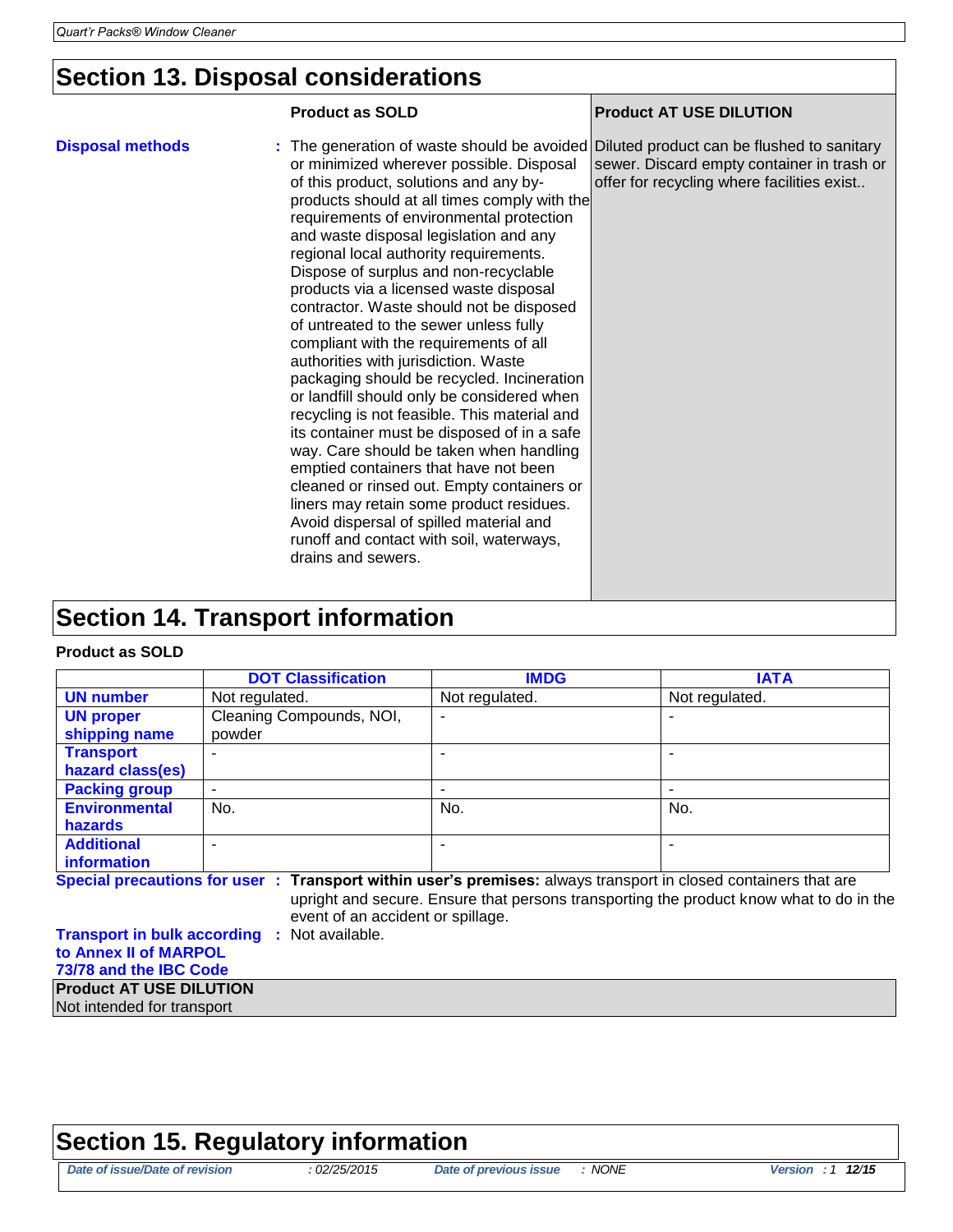| <b>U.S. Federal regulations</b>                                                   |  | United States inventory (TSCA 8b): All components are listed or exempted.                                            |                                |  |  |  |
|-----------------------------------------------------------------------------------|--|----------------------------------------------------------------------------------------------------------------------|--------------------------------|--|--|--|
|                                                                                   |  | Clean Water Act (CWA) 311: sodium dodecylbenzenesulfonate                                                            |                                |  |  |  |
|                                                                                   |  | <b>Product as SOLD</b>                                                                                               | <b>Product AT USE DILUTION</b> |  |  |  |
| <b>Clean Air Act Section 112</b><br>(b) Hazardous Air<br><b>Pollutants (HAPs)</b> |  | : Not regulated.                                                                                                     | Not regulated.                 |  |  |  |
| <b>Clean Air Act Section 602</b><br><b>Class I Substances</b>                     |  | : Not listed.                                                                                                        | Not listed.                    |  |  |  |
| <b>Clean Air Act Section 602</b><br><b>Class II Substances</b>                    |  | : Not listed.                                                                                                        | Not listed.                    |  |  |  |
| <b>DEA List I Chemicals</b><br><b>(Precursor Chemicals)</b>                       |  | Not listed.                                                                                                          | Not listed.                    |  |  |  |
| <b>DEA List II Chemicals</b><br><b>(Essential Chemicals)</b>                      |  | Not listed.                                                                                                          | Not listed.                    |  |  |  |
|                                                                                   |  | <b>Superfund Amendments and Reauthorization Act of 1986 (SARA)</b>                                                   |                                |  |  |  |
| <b>Hazard categories</b>                                                          |  | : Immediate Hazard - No<br>Delayed Hazard - No<br>Fire Hazard - No<br>Pressure Hazard - No<br>Reactivity Hazard - No | Non-hazardous.                 |  |  |  |
| <b>SARA 302 Extremely</b><br>hazardous substance                                  |  | : No                                                                                                                 | Not listed.                    |  |  |  |
| <b>SARA 304 RQ</b>                                                                |  | Not applicable                                                                                                       | Not applicable                 |  |  |  |
|                                                                                   |  |                                                                                                                      |                                |  |  |  |

**SARA 311/312 :** Immediate (acute) health hazard **Non-hazardous at use-dilution** 

#### **Composition/information on ingredients**

| <b>Name</b>                    | $\frac{9}{6}$                | <b>Fire</b><br>hazard                                                                                  | <b>Sudden</b><br>release of<br><b>pressure</b> | <b>Reactive</b> | <b>Immediate</b><br>(acute)<br>health<br>hazard | <b>Delayed</b><br>(chronic)<br>health<br>hazard |
|--------------------------------|------------------------------|--------------------------------------------------------------------------------------------------------|------------------------------------------------|-----------------|-------------------------------------------------|-------------------------------------------------|
| sodium dodecylbenzenesulfonate | 40-50                        | Yes.                                                                                                   | No.                                            | No.             | Yes.                                            | No.                                             |
| citric acid                    | $5 - 10$                     | Yes.                                                                                                   | No.                                            | No.             | Yes.                                            | No.                                             |
| sodium carbonate               | $5 - 10$                     | No.                                                                                                    | No.                                            | No.             | Yes.                                            | No.                                             |
| sodium hydrogencarbonate       | $5 - 10$                     | No.                                                                                                    | No.                                            | No.             | Yes.                                            | No.                                             |
|                                | <b>Product as SOLD</b>       |                                                                                                        |                                                |                 | <b>Product AT USE DILUTION</b>                  |                                                 |
| <b>SARA 313</b>                | : Not applicable             |                                                                                                        |                                                | Not applicable. |                                                 |                                                 |
| <b>State regulations</b>       |                              |                                                                                                        |                                                |                 |                                                 |                                                 |
|                                | <b>Product as SOLD</b>       |                                                                                                        |                                                |                 | <b>Product AT USE DILUTION</b>                  |                                                 |
| <b>Massachusetts</b>           | SULFONATE:<br>SODIUM SULFATE | : The following components are listed:<br>SODIUM DODECYLBENZENE                                        |                                                | Not regulated.  |                                                 |                                                 |
| <b>New York</b>                |                              | : The following components are listed:<br>Sodium dodecylbenzene sulfonate;<br>Dodecylbenzene sulfonate |                                                | Not regulated.  |                                                 |                                                 |

### **Section 15. Regulatory information**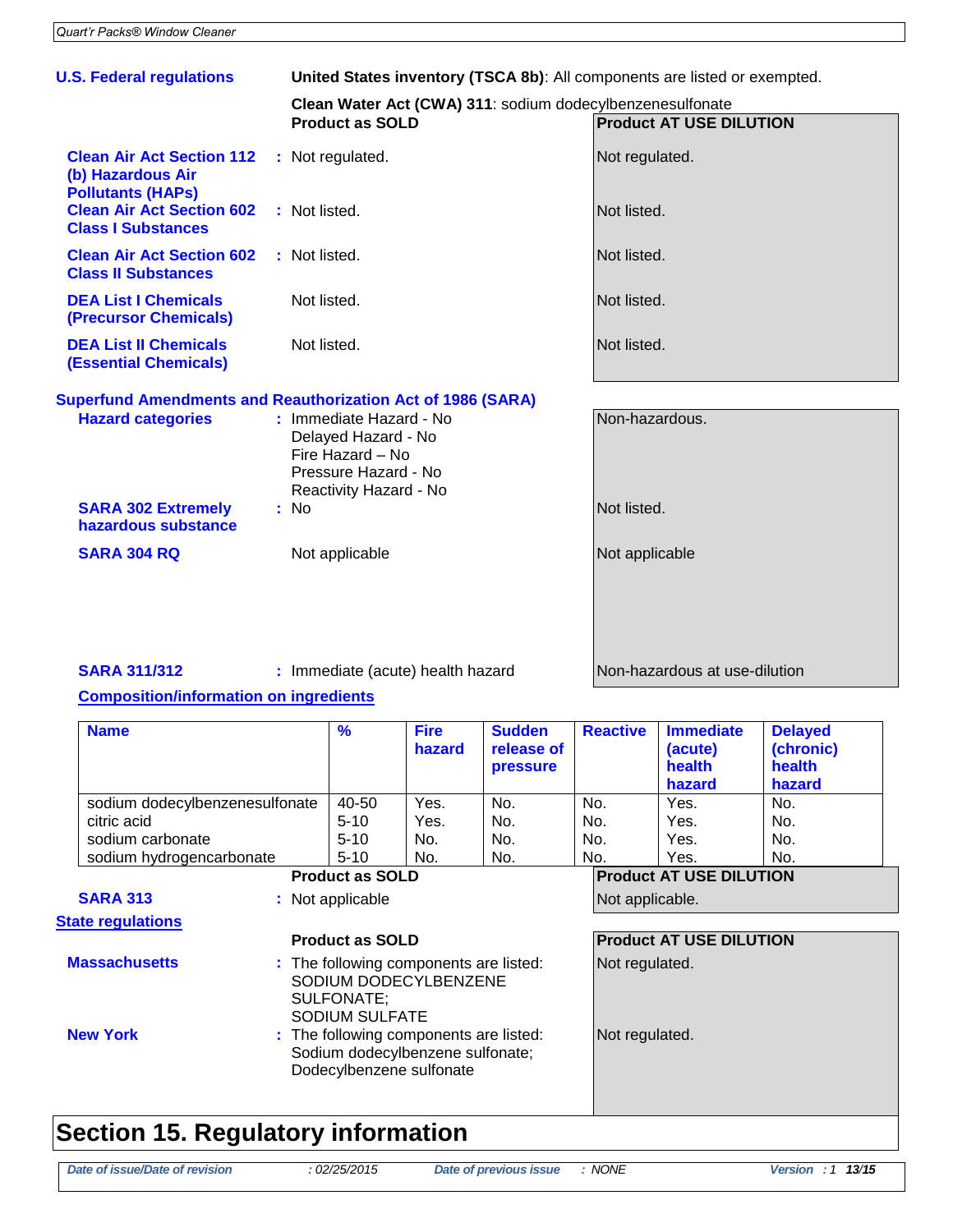|                            | <b>Product as SOLD</b>                                                                                                       | <b>Product AT USE DILUTION</b> |
|----------------------------|------------------------------------------------------------------------------------------------------------------------------|--------------------------------|
| <b>New Jersey</b>          | : The following components are listed:<br>SODIUM DODECYLBENZENE<br>SULFONATE; BENZENESULFONIC ACID,<br>DODECYL-, SODIUM SALT | Not regulated.                 |
| <b>Pennsylvania</b>        | : The following components are listed:<br>BENZENESULFONIC ACID,<br>DODECYL-, SODIUM SALT;<br><b>SODIUM SULFATE</b>           | Not regulated.                 |
| <b>California Prop. 65</b> | None of the components are listed.                                                                                           |                                |
|                            |                                                                                                                              |                                |

| Country(s) or region        | Inventory name                                                                                                    | On inventory (yes/no)* |
|-----------------------------|-------------------------------------------------------------------------------------------------------------------|------------------------|
| United States & Puerto Rico | Toxic Substances Control Act (TSCA) Inventory                                                                     | Yes                    |
|                             | *A "Yes" indicates this product complies with the inventory requirements administered by the governing country(s) |                        |

#### **Section 16. Other information**

| <b>FIUUUU AS SULD</b>                                |  |
|------------------------------------------------------|--|
| <b>Hazardous Material Information System (U.S.A.</b> |  |

| Health <sup>'</sup>     |  |
|-------------------------|--|
| Flammability            |  |
| <b>Physical hazards</b> |  |
|                         |  |

| <b>Product as SOLD</b>                         |                |  | <b>Product AT USE DILUTION</b>                        |                |  |
|------------------------------------------------|----------------|--|-------------------------------------------------------|----------------|--|
| Hazardous Material Information System (U.S.A.) |                |  | <b>Hazardous Material Information System (U.S.A.)</b> |                |  |
| <b>Health</b>                                  | $\overline{2}$ |  | <b>Health</b>                                         | $\overline{0}$ |  |
| <b>Flammability</b>                            | $\overline{0}$ |  | <b>Flammability</b>                                   | $\overline{0}$ |  |
| <b>Physical hazards</b>                        | $\mathbf 0$    |  | <b>Physical hazards</b>                               | $\mathbf{0}$   |  |
|                                                |                |  |                                                       |                |  |

**Caution: HMIS® ratings are based on a 0-4 rating scale, with 0 representing minimal hazards or risks, and 4 representing significant hazards or risks Although HMIS® ratings are not required on SDSs under 29 CFR 1910. 1200, the preparer may choose to provide them. HMIS® ratings are to be used with a fully implemented HMIS® program. HMIS® is a registered mark of the National Paint & Coatings Association (NPCA). HMIS® materials may be purchased exclusively from J. J. Keller (800) 327-6868.**

**The customer is responsible for determining the PPE code for this material.**

**National Fire Protection Association (U.S.A.)**





**Reprinted with permission from NFPA 704-2001, Identification of the Hazards of Materials for Emergency Response Copyright ©1997, National Fire Protection Association, Quincy, MA 02269. This reprinted material is not the complete and official position of the National Fire Protection Association, on the referenced subject which is represented only by the standard in its entirety.**

**Copyright ©2001, National Fire Protection Association, Quincy, MA 02269. This warning system is intended to be interpreted and applied only by properly trained individuals to identify fire, health and reactivity hazards of chemicals. The user is referred to certain limited number of chemicals with recommended classifications in**

**NFPA 49 and NFPA 325, which would be used as a guideline only. Whether the chemicals are classified by NFPA or not, anyone using the 704 systems to classify chemicals does so at their own risk.**

**MSDS File Name :** WP10Q Quartr Packs Window Cleaner SDS

**Design for the Environment :** Yes **Certified**

#### **Section 16. Other information**